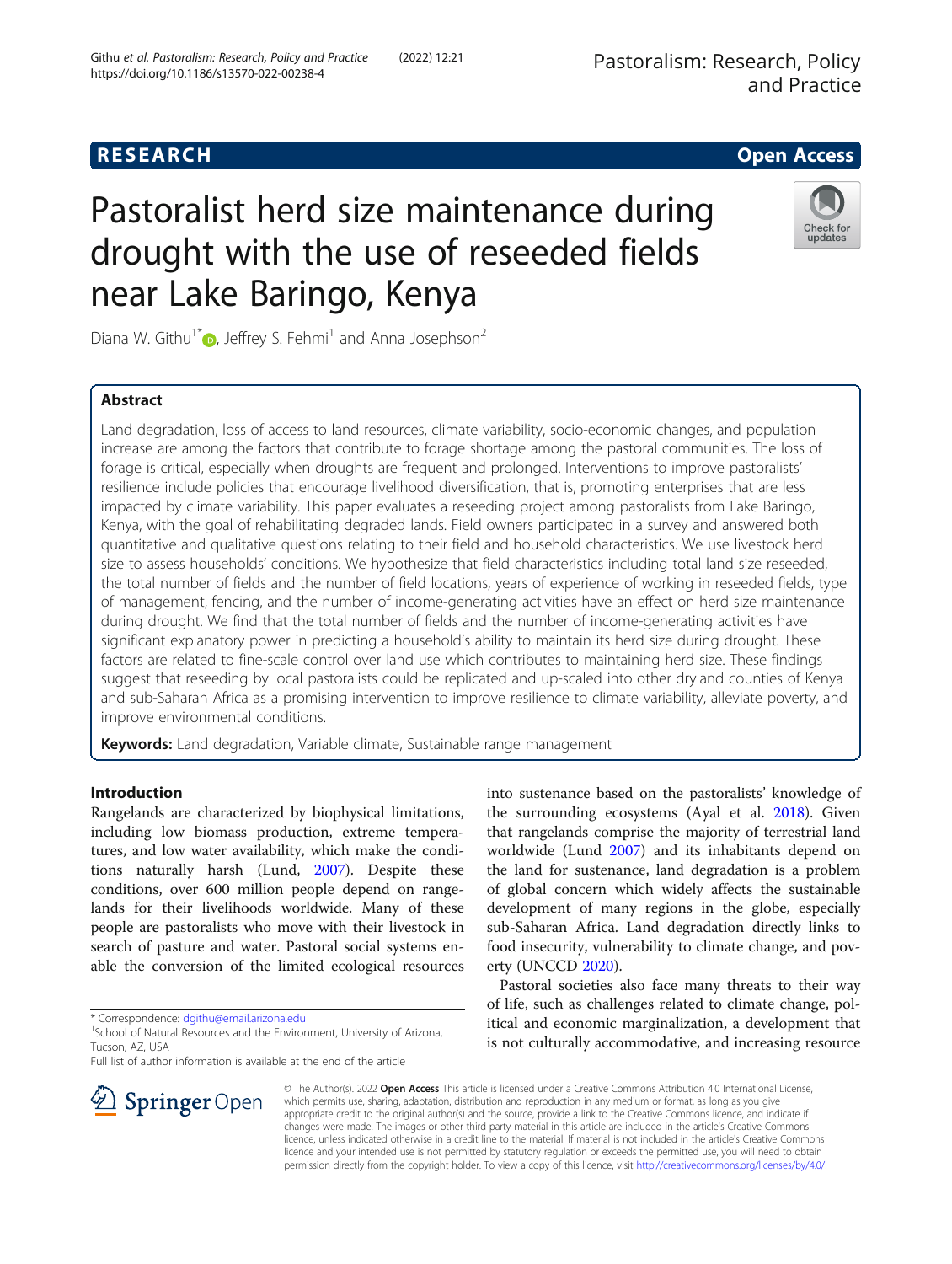competition (Greiner et al. [2021](#page-8-0); Kirkbride [2008](#page-8-0)). While the pastoral culture is based on resilient adaptation to variable weather and land conditions, there are limits to their resilience amidst diminishing range resources (Meybeck [2012\)](#page-8-0). Droughts have been increasing in intensity, duration, and extent (Ayal [2018\)](#page-8-0). When combined with the loss of herding lands to private farms, ranches, game parks, and urban areas, pastoralists can find it difficult to adapt to changes in the external environment (Opiyo et al. [2014](#page-9-0)). National development plans can often also fail to acknowledge pastoral economies and marginalize them on the basis of their geographical remoteness and ethnicity (Kirkbride [2008;](#page-8-0) Husmann [2016](#page-8-0)). Many governments still appear to consider the pastoral culture as outdated and needing replacement with modern livelihood systems (Vetter [2005\)](#page-9-0). Modern livelihoods generally refer to the introduction of sedentary policies among pastoralists and limit their mobility, the mobility which forms the core of the pastoral culture and supports the livestock on which they depend for food (Reed & Stringer, [2016\)](#page-9-0).

Traditional pastoralism has had to transform and include new strategies that help pastoralists adapt to the contemporary challenges facing their way of life. Among these strategies are changing mobility patterns where flocks of sheep and goats browse and graze in the vicinity of permanent homesteads while cattle-centred nomadism transforms into transhumance. Transhumance has cattle graze distant pastures in the dry season and near home during the rainy season (Anderson & Bollig [2016](#page-8-0)). These changes have led to intense use of reserved grazing areas resulting in degraded bare-soil patches with limited chance for natural recovery. The degradation can be seen as a result of modern movement constraints combined with traditional practices and strategies employed by pastoralists in relation to herd size and grazing management (Opiyo et al. [2015\)](#page-9-0). The decrease in the quality and quantity of pasture also causes reduced herd survival rates among pastoral herds in Kenya and other parts of sub-Saharan Africa (SSA) (Baker and Hoffman [2006](#page-8-0); Kirkbride [2008](#page-8-0)). In the interim, while land management and social structures adapt, reseeding degraded lands can return them to productive use.

Agro-pastoralists from Lake Baringo, Kenya, have been reseeding lands for more than three decades and these interventions have been promoted as addressing food insecurity, poverty, and other livelihood problems (de Groot [1992](#page-8-0); Meyerhoff et al. [2020](#page-9-0)). This has been made possible through the presence of the Rehabilitation of Arid Environments (RAE) Trust/Ltd, a nongovernmental organization in the area that facilitates participatory range restoration on a cost-sharing basis. Our study seeks to determine the relationship between reseeding

and herd size maintenance among communities that have been managing and using reseeded fields in conjunction with a drought. Drought stresses households' resilience on a variety of fronts and typically results in reduced herd size (Homewood and Lewis [1987](#page-8-0), Kimiti et al. [2018\)](#page-8-0). We hypothesize that field and household characteristics affect the maintenance of herd size during drought.

#### Study area

The study was conducted in Baringo County in the Rift Valley region of Kenya. Baringo covers an area of 11,015  $km<sup>2</sup>$  (Koitaba et al. [2016](#page-8-0)) and encompasses Lake Baringo at about 129 km<sup>2</sup> (Kiage & Liu. [2009\)](#page-8-0). The population of the area is about 667,000 people (Kenya National Bureau of Statistics [2019](#page-8-0)). The county can be divided into two major zones: the highlands and the lowlands (Jaetzold & Schmidt, [1983\)](#page-8-0). This study focuses on the lowland regions near Lake Baringo basin, areas that are arid and semi-arid lands. Annual rainfall ranges between 400 and 600 mm with frequent droughts every 5 to 9 years (Ochieng et al. [2017](#page-9-0)). Temperatures range from a minimum of 10 °C to a maximum of 35 °C (Kiage & Liu. [2009](#page-8-0); Odada et al. [2006](#page-9-0)).

Data were collected in four areas: Salabani, Meisori, Loruk, and Akorian sub-locations in Baringo North constituency, of Baringo County. These areas are the territories of the Il Chamus tribe known more commonly as the Njemps, and the Tugen tribe (see Fig. [1\)](#page-2-0). Baringo County is one of the five most rural counties in Kenya, and over 50% of its population live below the poverty line (Diwakar [2018](#page-8-0)). Range degradation and drought in the region have led to low livestock production resulting in an increased number of households engaging in other income-generating activities among them crop cultivation, migration, beekeeping, irrigated vegetable farming by the shores of the lake, and petty trade (Johansson & Svensson [2002;](#page-8-0) Greiner et al. [2021\)](#page-8-0). The region occupied by the Njemps is mostly flat and is covered by welldrained silt loam to clay loam alluvial soils. The region occupied by the Tugen has saline soils and the area is characterized by shallow, stony-sandy soils with rock outcrops, volcanic ash, and lava boulders (Elhadi et al. [2012](#page-8-0)). The vegetation in the areas surrounding the lake is dominated by trees and shrubs (Acacia reficiens, Acacia tortilis, Boscia coriacea, Balanites aegyptiaca, Maerua angolensis, Cordia sinensis, and Salvadora per-sica) with little undergrowth (Kiage & Liu [2009;](#page-8-0) Kaimba et al. [2011\)](#page-8-0).

The lowland zone occupied by the Njemps tribe is dominated by invasive *Prosopis juliflora* bushes and Opuntia ficus-indica (prickly pear cactus) which has significantly changed the land cover of the region (Maundu et al. [2009](#page-8-0)). These species compete for soil nutrients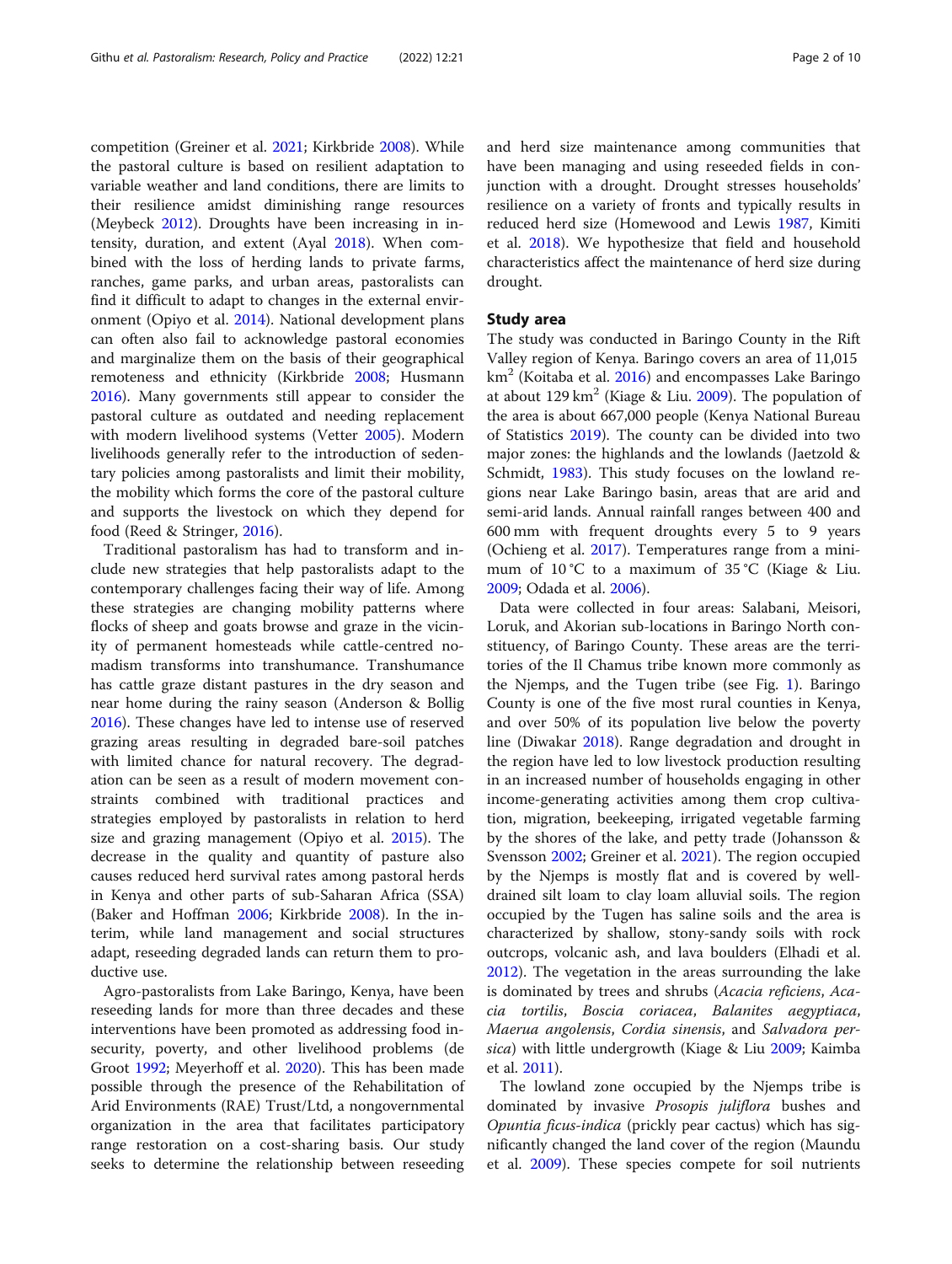<span id="page-2-0"></span>

with the grasses, hence reducing the grazing capacity. Climate change and its effects along with siltation of the lake have resulted in the loss of grazing lands near the lake shores to floods (Odada et al. [2006\)](#page-9-0). Kaimba et al. ([2011](#page-8-0)) indicate that cattle rustling and tribal clashes are common between the Pokot and the Tugen, as they have disputes over grazing resources which result in underutilized grazing lands near the clash hotspots.

# Methods

#### Reseeding

The respondents of this study are chosen from agropastoralists of Lake Baringo who use reseeded fields. These fields were reseeded with the support of the Rehabilitation of Arid Environments (RAE) Trust/Ltd, an initiative that began in 1982 (de Groot [1992](#page-8-0)) in the Njemps flats. The programme was later extended to other degraded lands in the region including the Tugen and Pokot territories. While communal fields have been reseeded in this region, this study focused only on the private enclosures for which management decisions and

use are fully made by the field owner. Fields were planted using indigenous grass species including Cenchrus ciliaris, Eragrostis superba, Enteropogon macrostachyus, Sehima nervosum, and Cymbopogon pospichilii.

#### Sampling strategy

The target population was approximately 500 field owners who own more than 900 privately reseeded fields and were selected from the three pastoral communities that are dominant in Baringo County. The target sample was 150 respondents for household survey-based resources available. To determine which fields to visit, the private field owners were categorized by tribe and sublocations (see Fig. 1). This resulted in 29 categories with the highest sub-location having 242 fields and the lowest having one field (see Table [1\)](#page-3-0). The top two sublocations with the greatest number of field owners per tribe was selected, leaving six sub-locations (two per tribe). The two sub-locations from the Pokot tribe with the highest number of reseeded fields had 20 private field owners which is about 2% of all the field owners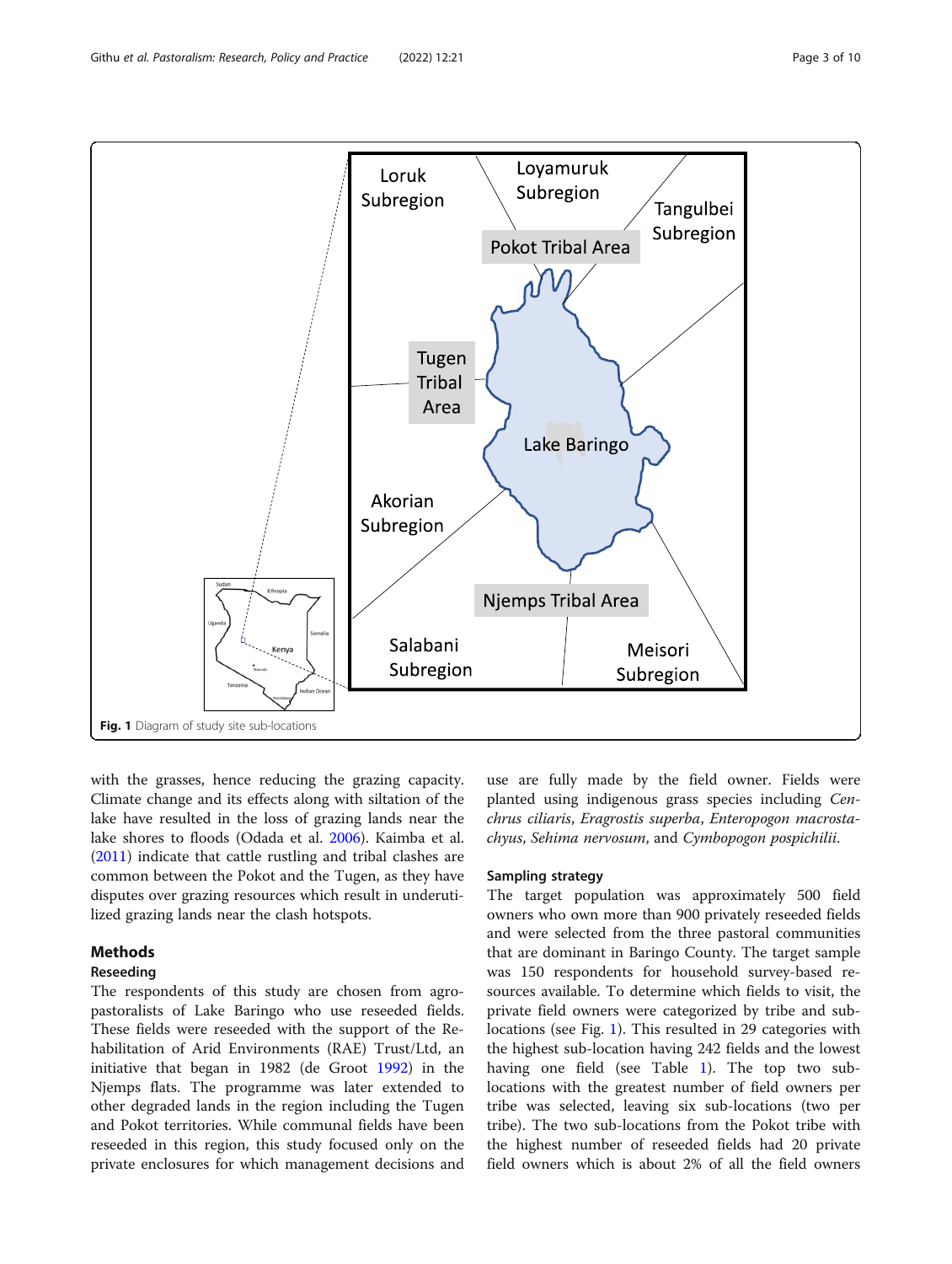| Sub-location | Size (hectares) | Number of fields | Number of owners | <b>Dominant tribe</b> |
|--------------|-----------------|------------------|------------------|-----------------------|
| Meisori      | 106             | 100              | 79               | <b>Njemps</b>         |
| Salabani     | 239.7           | 242              | 138              | Njemps                |
| Akorian      | 34.5            | 140              | 95               | Tugen                 |
| Loruk        | 107.3           | 183              | 99               | Tugen                 |
| Loyamuruk*   | 24.3            |                  | $\overline{4}$   | Pokot                 |
| Tangulbei*   | 29.9            | 20               | 16               | Pokot                 |
| <b>Total</b> | 541.7           | 692              | 431              |                       |

<span id="page-3-0"></span>Table 1 Sub-locations, fields, and the three tribes

Note: \* indicates locations not selected for further study

with private fields planted by RAE Trust/Ltd. As such, the Pokot tribe was omitted from the sample and all respondents were randomly selected from the Tugen and the Njemps and from four sub-locations.

#### Data collection

Data were collected through the administration of a survey that included both open-ended and closed-ended questions, where 193 household visits were conducted in June 2019. The respondents who participated in the study answered both quantitative and qualitative questions which related to the field owner's gender, the field manager (owner, paid help, or no one), years of experience with fields, the number of fields, the number of field locations, the cumulative land size, the kind of fencing (wire, living material, none), the number of species planted in the field, the owners' assessment of revegetation success, the number and nature of livelihood activities, and the number of each kind of livestock before and after the drought. Livestock herd sizes tend to be fixed as long as households maintain the number of animals that approximately maximize their available forage, herding capability, and risk, all of which vary dynamically. When conditions get worse, excess livestock can be sold or consumed. Herd sizes can also decrease due to natural mortality or theft and/or other loss (Cately et al. [2014](#page-8-0)). Herds can potentially increase in size each year by 50% (relatively few male animals are needed), but livestock offspring production for pastoralists can be low due to unfavourable maternal conditions for rebreeding, high mortality among immature animals, and delayed rebreeding to extend milk production. Herd size is a

common way to assess the household wealth of pastoralists (Butt et al. [2009,](#page-8-0) Ducrotoy et al. [2017](#page-8-0))

All the fields used for this analysis were reseeded with the support of RAE Trust/Ltd (Meyerhoff et al. [2020](#page-9-0)), and all fields had been used for grazing. Of the 193 households that were visited, only 91 were used in the analysis (see Table 2). The 102 responses not used for the analysis included those newly reseeded fields that had not yet been used for grazing, households where the targeted field owner was not available because they had permanently relocated or had migrated in search of pasture and water, households where owners had abandoned their fields because of insecurity due to tribal clashes over grazing resources, and those whose fields were not in use because they had been submerged by the flooding of Lake Baringo in the previous years. Additional records were also eliminated for not reporting herd data and for not engaging in any livelihood activity. As suggested by Fratkin and Roth ([1990](#page-8-0)), some sample selection may exist: the pool of survey respondents may have discounted the poorest of the field owners because the drought may have forced them to move outside of our survey area. As such, our results should be viewed as a lower bound on these relationships.

#### Analysis

The Loruk sub-location herd survival data was visibly different from the other sub-locations (see Fig. [2\)](#page-4-0). The known events in the Loruk sub-location appeared to need separate evaluation from the remaining sublocations (Akorian, Meisori, Salabani) and analysis of these final three sub-locations formed the primary analysis. The response variable of herd size maintenance

|  |  |  | Table 2 Sample population |
|--|--|--|---------------------------|
|--|--|--|---------------------------|

| Sub-location | Dominant tribe | <b>Total households visited</b> | Households used for analysis | Percentages |
|--------------|----------------|---------------------------------|------------------------------|-------------|
| Akorian      | Tugen          | 56                              |                              | 53.6        |
| Loruk        | Tugen          | 43                              | 19                           | 46.5        |
| Meisori      | Njemps         | 39                              | 22                           | 59.0        |
| Salabani     | Njemps         | 55                              | 23                           | 45.5        |
| Total        |                | 193                             | 91                           |             |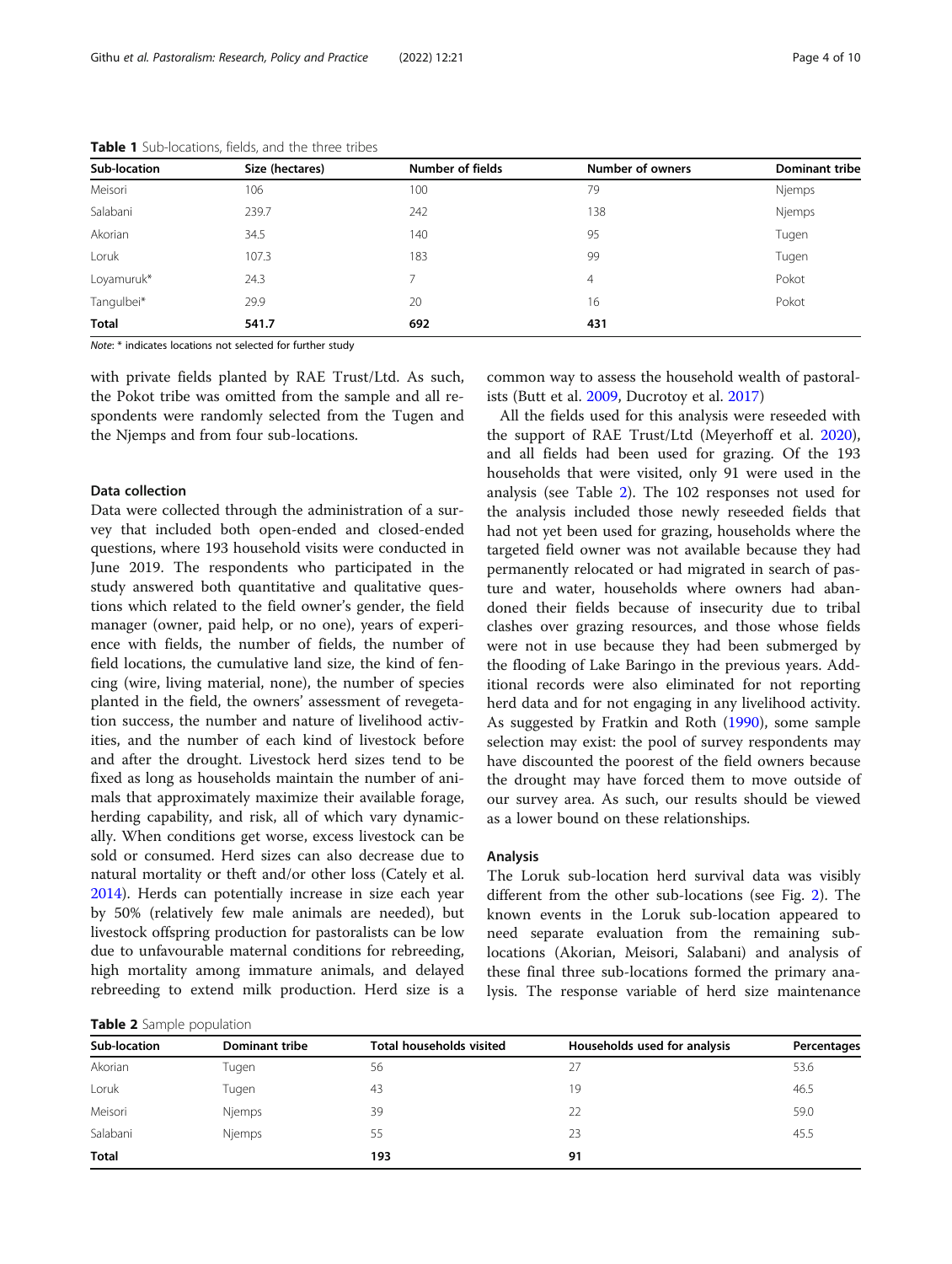<span id="page-4-0"></span>

was regressed against the explanatory variables: sublocation (Akorian, Meisori, Salabani), owner's gender (male, female), the field manager (owner, paid help, or no one), years of experience with fields (years since the first field established), the number of fields, the number of field locations, the cumulative land size, the kind of fencing (wire, living material, none), the number of species planted, the owners' assessment of revegetation success, the number of livelihood activities, and the total herd size.

To ensure a large number of explanatory variable model did not mask one another, stepwise regression using the Akaike Information Criterion was completed using the step function in R (R Foundation for Statistical Computing, Vienna, Austria) which iteratively adds and drops model terms to combine both backward and forward selections. This resulted in the selection of the most informative model from among those possible. The residuals of both the initial model and the resulting parsimonious model were checked for normality and the response variable transformed but this did not change the selection of terms or levels of significance for any of the variables. The final parsimonious model had the herd size maintenance arcsine-square-route transformed to make the residuals meet the assumption of normality. All analyses were performed in R (version 3.6.1).

#### Results and discussion

#### Household characteristics and field traits

Analysis of the combined responses from the Tugen and the Njemps on the gender of field owner, field managers, land sizes, fence types, the success of reseeding exercise, species used for the reseeding, and the number of livelihood activities showed that 89.8% of the field owners were men ( $n = 88$ ). 10.2% of the fields were owned by women. This is consistent with the pastoralist culture in which women have not traditionally had the right to inherit land (Talle [1988](#page-9-0)), but have the right to use the land and benefit from its resources (Allegretti [2018](#page-8-0)). As such, most of the fields are owned by men and the majority of the field management decisions are made by females. This difference between ownership and management is illustrated in the breakdown of who manages the fields, where the majority of the households (59.2%) have their fields managed by the owner with the help of the rest of the family members. The pastoral culture has been shown to be patriarchal and polygamous resulting in sufficient labour from family members, to share field management roles including, fencing, controlled grazing, and weeding. These activities are often spearheaded by women (Fratkin [1997](#page-8-0); Allegretti [2018\)](#page-8-0). In recent years, pastoral households have increasingly hired casual labourers to help with the field management responsibilities (Belay [2016](#page-8-0)). We find that more than a third (37.8%) of the respondents followed this trend. Hired labour can facilitate the migration of pastoralists and agro-pastoralists to other cities and towns in search of employment, education, and livelihood diversification as they adapt to a changing climate among other social challenges. The remaining respondents (3%) reported no field management.

The total land sizes reseeded were  $1.82 \pm 2.83$  hectares (mean ± SD) per household. Households had more than one field  $(1.87 \pm 1.31$  fields) with the additional fields either being extensions of existing fields or new fields in up to five different locations. These fields varied in size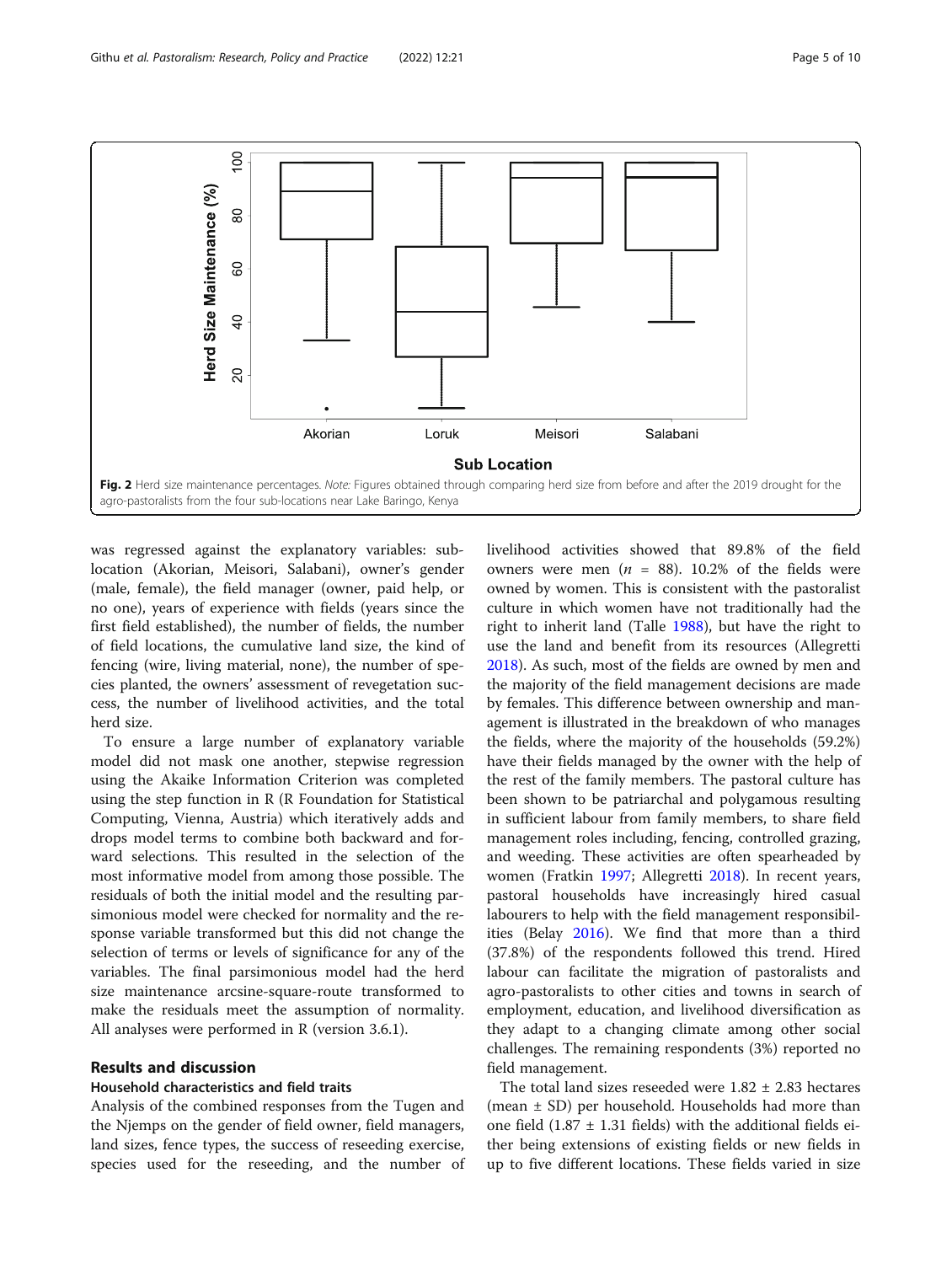ranging from 0.1 to 12.1 hectares, with cumulative land sizes reseeded ranging from 0.1 to 19.5 hectares. Land ownership in the rangelands of Kenya is mostly communally owned, though more recently, traditional systems have seen the critical institution of land tenure shift from communally owned to private lands. Individual land ownership in pastoral areas including Baringo is through occupation and usufruct, attributing to the rising population pressure and speculative official demarcation and adjudication of the land by the government. As such, to mark territory and for maximized reseeding benefits, fields are protected by fences of different types based on the preference of the field owners and their financial capabilities. The most common (85.7%) fence type in the area was live fences made from invasive Opuntia and Prosopis species and twigs and shrubs like Acacia and others found in the area. A smaller proportion of fields (11.2%) were protected by barbed wire fences. A few fields (3.1%) had no fences which matched the percentage of fields that had no management. Fencing is an important undertaking for field owners in order to protect their land from trespass grazing. Trespass grazing occurs when livestock that does not belong to the field owner grazes on the private field without the consent of the field owner. There are no current legal provisions that offer pastoralists and agro-pastoralists a framework for compensation when their grass fields are illegally grazed as compared to livestock illegally grazing a maize field. Lack of legal protection for field owners from illegal grazing fails to buffer the investments made by those who successfully reseed their fields. Considering that 97% of the respondents of this research invested in the different fence types to secure their fields demonstrates that they understand the importance of protecting their fields from uncontrolled grazing.

The respondents of this study have been stewards of reseeded lands for an average of 10 years. The majority of them (92%) felt that the reseeding exercise was successful with just 7.3% reporting poor reseeding success. Barr et al. ([2017](#page-8-0)) found that the success of reseeding averages  $70\%$  ( $\pm$  3%) with mixtures yielding higher success rates although their results were not from Africa. For this study, nearly all fields (98%) were reseeded using the native perennial bunchgrass Cenchrus ciliaris (African foxtail or buffelgrass), and 14.4% were reseeded using a mixture of native species including Eragrostis superba (Maasai love grass), Enteropogon macrostachyus, Sehima nervosum, and Cymbopogon pospochilii. The success rate of the observed reseeding activity was much higher than Barr et al.'s [\(2017\)](#page-8-0) reports, and possible explanations would be because the reseeding was undertaken using indigenous species that are drought-tolerant and have adapted to the conditions of this area. Grasses native to Africa are known for their ready establishment,

durability under grazing and disturbance, drought tolerance, and forage quality (Lobell et al. [2008;](#page-8-0) Overholt and Franck [2017](#page-9-0)). To foster success, the reseeding used grass seeds that had been locally hand-harvested by agropastoralists. The seed was then processed, cleaned, and stored to break dormancy and increase germination. Mganga et al. ([2015](#page-9-0)) reported that native species including Cenchrus ciliaris and Eragrostis superba have been successful in reseeding and fighting desertification in East Africa and are the most preferred because of their forage value. Similarly, the Tugen and the Njemps prefer these species because of their native status, forage value, and grazing tolerance. The survey respondents engaged in  $(2.57 \pm 1.53)$  income-generating activities associated with reseeded fields. These activities were dry season grazing, harvesting grass seeds, cutting thatching grass, milking cattle, engaging in fattening programmes, baling baling of hay, and leasing of land (Githu et al. [2020](#page-8-0)). The reseeding is a source of livelihood diversification. This diversification has the potential to reduce household vulnerability from uncertainties including climaterelated disruptions causing forage shortages.

#### Herd characteristics

The purposes of pastoral herds include the regular provision of food in the form of meat, milk, and blood; cash income; a measure of exchange in terms of dowry; compensation of injured persons during raids; a symbol of wealth and prosperity; and security against droughts, disease outbreaks, and other rangeland calamities (Kaimba et al. [2011](#page-8-0)). The Tugen and the Njemps pastoral communities keep cattle, sheep, and goats (see Table 3).

For many pastoral communities, the act of counting animals is culturally offensive, and the survey respondents may not have been entirely forthcoming on their livestock numbers. This is consistent, however, with other studies, including Cately et al. [\(2014](#page-8-0)). The household herd sizes may include animals belonging to members of other households. Our survey does not probe into ownership issues but instead focuses on the herd that graze on the reseeded fields in question. We assume that any exaggeration of herd sizes will be consistent across households reporting on herd size figures before and after the drought to reflect the impact of reseeding.

Table 3 Household herd size in tropical livestock units (TLU)

| Tribe                       |       |      |      |      | Cattle Calves Sheep Goats Kids/lambs | Total |
|-----------------------------|-------|------|------|------|--------------------------------------|-------|
| <b>Niemps</b> 11.97 1.75    |       |      | 5.49 | 6.65 | 0.60                                 | 20.43 |
| <b>Tugen</b> $13.32$ $2.75$ |       |      | 4.32 | 850  | - 119                                | 20.86 |
| Total                       | 12.64 | 2.54 | 5.04 | 7.65 | 1.11                                 | 20.66 |

Note: 1 TLU is equivalent to 250-kg live weight, a cow = 1 TLU, a calf =  $0.4$ TLU, a sheep/goat =  $0.11$  TLU, lambs =  $0.05$  TLU, and kids =  $0.04$  TLU (Kristjanson et al. [2002;](#page-8-0) Wilson [2003\)](#page-9-0)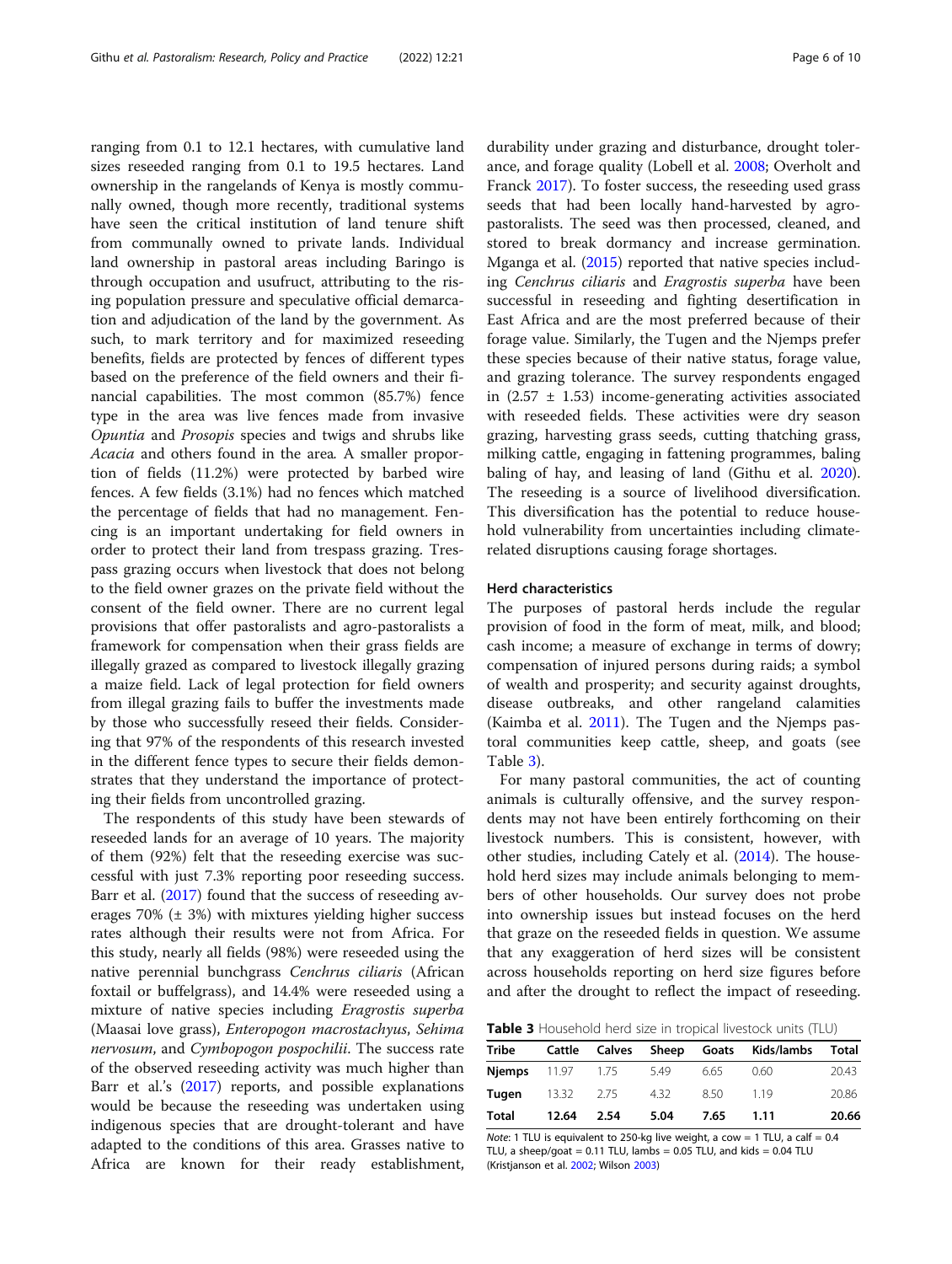When comparing the sub-locations, herd sizes do not significantly differ ( $p = 0.46$ ), with an average of 16.5  $\pm$ 14.6 TLU (Average  $\pm$  SD) with 15.7  $\pm$  13.1 TLU for the Akorian,  $18.5 \pm 16.5$  TLU for the Loruk,  $13.9 \pm 9.9$  TLU for the Meisori, and  $18.1 \pm 18.1$  TLU for the Salabani sub-location. Households average  $9.6 \pm 4.9$  members (average  $\pm$  SD) with 8.3  $\pm$  2.3 members for the Akorian, 12.6  $\pm$  5.1 members for the Loruk, 6.9  $\pm$  2.7 members for the Meisori, and  $10.8 \pm 6.6$  members for the Salabani sub-location. This is an average of 1.7 TLU per household member. Herd sizes, in terms of TLU per household member, are double those found by Hauck and Rubenstein [\(2017;](#page-8-0) 1.1 TLU per household member) among Maasai pastoral communities from northern Kenya. These herd sizes are also similar to those from Nigerian pastoralists (Ducrotoy et al. [2017](#page-8-0)). While herd sizes fluctuate for many reasons (Kimiti et al. [2018\)](#page-8-0), our finding of 1.7 TLU per household member raises some concern for this pastoral community. Fratkin and Roth ([1990](#page-8-0)) classified pastoral households as poor if there were less than 4.5 TLU per household member because below 4.5 TLU per household, the livestock herd could not provide sufficient calories to support the household on its own. This implies that these agro-pastoralists were getting more than half of their calories from sources other than their livestock.

#### Herd size maintenance

Herd size maintenance differs in the Loruk sub-location  $(p = 0.002;$  see Fig. [2\)](#page-4-0). The Loruk sub-location averages only 49% survival following the 2019 drought, while the Akorian, Meisori, and Salabani average 80%, 85%, and 82%, respectively. The reduced herd survival rates in Loruk may be attributed to security concerns that led them to abandon their land. This insecurity may be linked to newer forms of cattle theft between tribes in the area but differs from the long history of inter-tribal cattle rustling. Cattle rustling practices were motivated by traditional cultural ceremonies and events such as bride price paying, the celebration of the warriors, and competition among age-sets. Cattle rustling was a sport that had to be sanctioned and blessed by the elders, and the warriors involved used conventional weapons such as spears, sticks, bows, and arrows when acquiring livestock from another community. However, cattle theft has evolved into large-scale theft operations involving taking away thousands of cattle in broad daylight, exchanging gunfire, rape, abduction, and killing and wounding of men, women, and children (Kimani et al. [2020](#page-8-0)). Inadequate policies, shrinking of natural resources, acquisition of weapons, and a collapse of the traditional governance system are to blame for this change. Commercialization of cattle raids and political incitement have also led to large-scale violent raiding between neighbouring communities (Greiner [2013](#page-8-0)). Loruk sub-location borders the Pokot territory and is the most affected by cattle theft. Though they have invested in reseeding their fields, they do not seem to reap the benefits of having higher herd size maintenance as compared to the agro-pastoralists from Akorian, Meisori, and Salabani.

Analysis of the data from Akorian, Meisori, and Salabani sub-locations showed that the total number of fields ( $p < 0.001$ ) and the number of activities ( $p =$ 0.044) had substantial explanatory power which was confirmed in a parsimonious model. The parsimonious model only explained about 20% of the variability in the data likely due to the relatively high herd survival rates (see Tables 4 and [5](#page-7-0)). Each additional reseeded field added 1.5% to herd size maintenance. More research is needed to better delineate the reason for this, though we believe that having more fields would allow for improved control of grazing and the ability to save forage. As such, the ability to graze some fields while resting others (rotational grazing) has been the essential observation that allows for improved land condition under livestock grazing worldwide (Flynn et al. [2017](#page-8-0)). The inability to defer grazing on sub-sections may explain why the total land size did not show up as a significant predictor of herd size maintenance. Larger undivided parcels offer only the option to graze or not to graze.

|  | Table 4 Herd survival regression full model |
|--|---------------------------------------------|
|--|---------------------------------------------|

| <b>Variables</b>                | Pr(> t )    |  |
|---------------------------------|-------------|--|
| (Intercept)                     | $0.00132**$ |  |
| Sub-location Meisori            | 0.470       |  |
| Sub-location Salabani           | 0.484       |  |
| Gender male                     | 0.694       |  |
| Managed by owner                | 0.658       |  |
| Managed by a paid worker        | 0.303       |  |
| Years of experience             | 0.688       |  |
| Number of fields                | $0.046*$    |  |
| Number of field locations       | 0.263       |  |
| Total land size                 | 0.886       |  |
| Fence type none                 | 0.831       |  |
| Fence type wire                 | 0.767       |  |
| Species used                    | 0.384       |  |
| Reseeding success good          | 0.267       |  |
| Reseeding success poor          | 0.131       |  |
| Total herd size                 | 0.738       |  |
| Number of livelihood activities | $0.060*$    |  |
| Adjusted R-squared              | 0.081       |  |
| Prob > F                        | 1.384       |  |

Significance designed by 0 '\*\*\*', 0.001 '\*\*', 0.01 '\*', 0.05 '.', 0.1 "1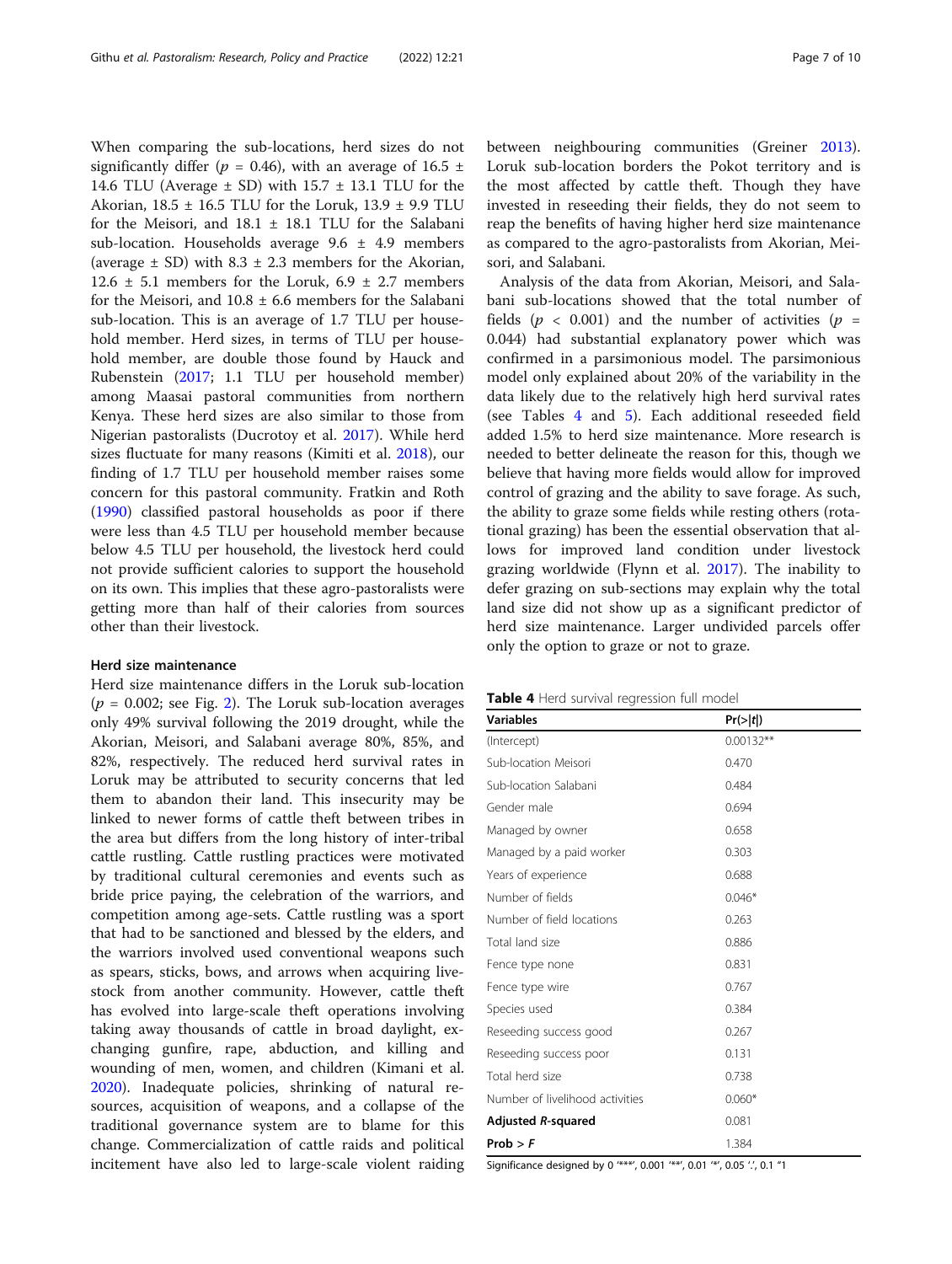<span id="page-7-0"></span>Table 5 Herd survival regression parsimonious model

| <b>Variables</b>                | Pr(> t )      |
|---------------------------------|---------------|
| (Intercept)                     | $8.01e-14***$ |
| Number of fields                | $0.0006***$   |
| Field locations                 | 0.167         |
| Number of livelihood activities | $0.044*$      |
| R-squared                       | 0.212         |
| Adjusted R-squared              | 0.177         |
| Prob > F                        | 0.001         |

Significance designed by 0 '\*\*\*', 0.001 '\*\*', 0.01 '\*', 0.05 '.', 0.1 '.' 1

One may expect that having more locations would be associated with a negative effect on herd size maintenance. Livestock movement has been shown to expose the herds to risk (Butt et al. [2009](#page-8-0)) but this must be balanced by the need to move to available forage (Baker and Hoffman [2006](#page-8-0)) and the need for water. We see that the movement between locations was not associated with a change in herd survival. It may be the case that the distances were not long enough to be associated with higher risk. The number of activities had significant explanatory power ( $p = 0.044$ ) for herd survival with each additional activity adding 0.3% herd survival. Earnings from other income-generating activities may have supported the purchase of forage for their herds once they had exhausted dry season grazing on their reseeded fields. Our results are consistent with those of Ducrotoy et al. ([2017](#page-8-0)), for Nigerian pastoralists and agropastoralists. They describe diversification of livelihoods as an important way for households to mitigate risk and allow resilience in the face of changing environmental and social conditions. However, Ducrotoy et al. ([2017](#page-8-0)) also note that for their Nigerian pastoralists, diversification also correlates with smaller TLU per household member which the authors associate with poverty or a move away from a pastoral lifestyle as a primary livelihood. The addition of activities may represent household economic pressure in maintaining desired herd size which in turn may take away resources from mobile herding activities and indicate a transition toward a more sedentary lifestyle.

Regional environmental conditions, such as drought and aridity, combined with social and legally 55 driven changes in herding behaviour, have been thought to result in resource degradation and especially the loss of grasses and grasslands (Kassahun et al. [2008\)](#page-8-0). While some of the environment would benefit from reduced grazing, the extant plant community across much of Africa seems a product of grazing and may convert to a woody dominated plant community in the absence of grazing (Oba et al. [2000\)](#page-9-0). As with most ecological systems, balance among grazing and rest plays a role. Nonetheless, given that pastoralists and agro-pastoralists

have been commonly seen with a negative view by the environmental conservation world and routinely used as the villain of the tragedy of the commons (Turner and Schlecht [2019](#page-9-0)), it is notable that the agro-pastoralists in our sample were able to restore and then conserve their restored grazing lands across decades when they have control over them.

#### Conclusions and recommendations

Reseeding among the pastoral Tugen and Njemps communities is correlated with diversified sources of livelihoods and generally stable herd sizes. The reseeding appears to offer environmental benefits along with allowing households flexibility in responding to the challenges of climate variability, land degradation, and poverty. The high success rates and the long-term sustainment of the reseeding imply that this intervention is appropriate for the situation and that sustainable grazing management can be achieved in these areas. When sustainably managed, reseeded fields can support a more sedentary lifestyle for the pastoralists and the agropastoralists. Future policies and institutions that support larger-scale reseeding on communal lands, private enclosures, or open ranges may expand these benefits although simultaneous additional work is needed on the social and legal frameworks for pastoralists and agropastoralists to fully benefit from reseeding. Future research should try to understand the changing culture of pastoralism given the current challenges and the holistic impact of reseeding large-scale communal lands.

#### Acknowledgements

The authors express their sincere gratitude to all the people who participated in making this research work a success. Special thanks to the Rehabilitation of Arid Environments (RAE) Trust/Ltd team and specifically to Dr. Elizabeth Meyerhoff for her guidance and resourcefulness during the process of developing this research. We also acknowledge the efforts of Murray Roberts, Joseph Kulei, Raphael Kimosop, Bernard Lenariach, and the rest of RAE's team who helped during the data collection process. A big thank you also goes to the Tugen and Njemps community members who participated in the research. Their contribution was very useful for the study.

#### Authors' contributions

All authors conceived the study methods. Diana Githu collected the survey data. Diana Githu and Jeffrey S. Fehmi analysed the data. All authors read and approved the final manuscript.

#### Funding

This research was supported by the Fulbright Foreign Student's Program and the Harry Wayne Springfield research grant.

#### Availability of data and materials

The datasets used and/or analysed during the current study are available from the corresponding author on reasonable request.

#### Declarations

#### Ethics approval and consent to participate

This study received ethical approval through the University of Arizona Institutional Review Board (IRB), protocol number 1905646702 on 06/06/ 2019.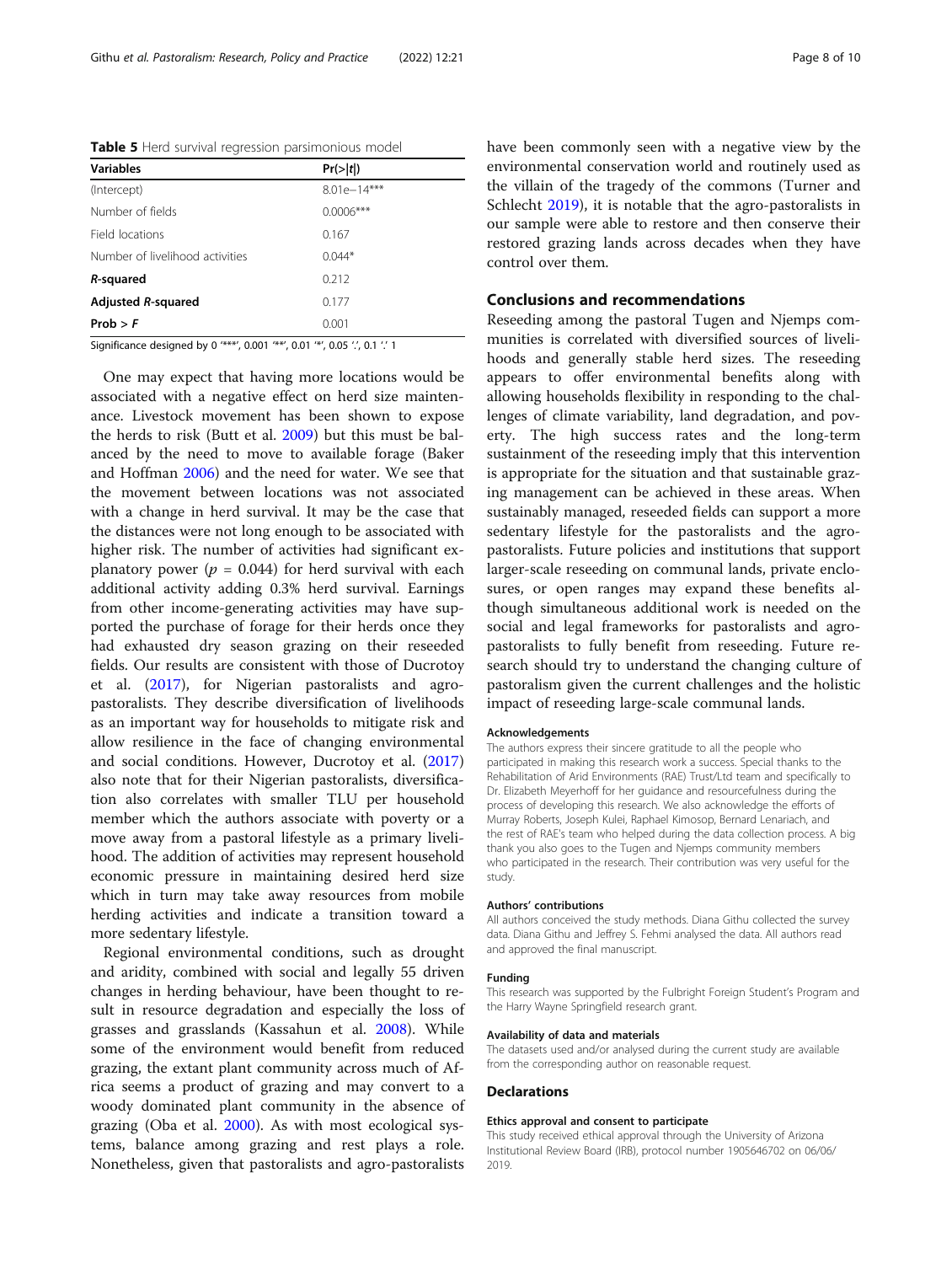#### <span id="page-8-0"></span>Consent for publication

Not applicable.

#### Competing interests

The authors declare that they have no competing interests. But also note that Diana W. Githu worked as an employee of the Rehabilitation of Arid Environments (RAE) Trust/Ltd from January 2016 to June 2018.

#### Author details

<sup>1</sup>School of Natural Resources and the Environment, University of Arizona, Tucson, AZ, USA. <sup>2</sup>Department of Agricultural and Resource Economics, University of Arizona, Tucson, AZ, USA.

#### Received: 31 March 2021 Accepted: 29 March 2022 Published online: 04 May 2022

#### References

- Allegretti, A. 2018. Respatializing culture, recasting gender in peri-urban sub-Saharan Africa: Maasai ethnicity and the 'cash economy' at the rural-urban interface, Tanzania. Journal of Rural Studies 60: 122–129. [https://doi.org/10.101](https://doi.org/10.1016/j.jrurstud.2018.03.015) [6/j.jrurstud.2018.03.015](https://doi.org/10.1016/j.jrurstud.2018.03.015).
- Anderson, D.M., and M. Bollig. 2016. Resilience and collapse: Histories, ecologies, conflicts and identities in the Baringo-Bogoria basin, Kenya. Journal of Eastern African Studies 10 (1): 1–20. <https://doi.org/10.1080/17531055.2016.1150240>.
- Ayal, D., M. Radeny, S. Desta, and G.G. Tegegn. 2018. Climate variability, perceptions of pastoralists and their adaptation strategies: Implications for livestock system and diseases in Borana zone. International Journal of Climate Change Strategies and Management. 10 (4): 596–615. [https://doi.org/10.1108/](https://doi.org/10.1108/IJCCSM-06-2017-0143) [IJCCSM-06-2017-0143.](https://doi.org/10.1108/IJCCSM-06-2017-0143)
- Baker, L.E., and M.T. Hoffman. 2006. Managing variability: Herding strategies in communal rangelands of semiarid Namaqualand South Africa. HumEcol 34 (6): 765–784. [https://doi.org/10.1007/s10745-006-9036-y.](https://doi.org/10.1007/s10745-006-9036-y)
- Barr, S., J.L. Jonas, and M.W. Paschke. 2017. Optimizing seed mixture diversity and seeding rates for grassland restoration. Restoration Ecology 25 (3): 396–404. [https://doi.org/10.1111/rec.12445.](https://doi.org/10.1111/rec.12445)
- Belay, A.L. 2016. Alternative livelihoods for former pastoralists in rural settings. 7. Swiss Agency for Development and Cooperation (SDC), Global Cooperation / Global Programme Food Security, Berne, CapEx in supporting pastoral development.
- Butt, B., A. Shortridge, and A.M.G.A. WinklerPrins. 2009. Pastoral herd management, drought coping strategies, and cattle mobility in Southern Kenya. Annals of the Association of American Geographers 99 (2): 309–334. [https://doi.org/10.1080/00045600802685895.](https://doi.org/10.1080/00045600802685895)
- Cately, A., B. Admassu, G. Bekele, and D. Abebe. 2014. Livestock mortality in pastoralist herds in Ethiopia and implications for drought response. Disasters 38 (3): 500–516. <https://doi.org/10.1111/disa.12060>.
- De Groot, P., Field-Juma, A., & Hall, D. O. 1992. Reclaiming the land: Revegetation in semi-arid Kenya. Harare, Zimbabwe: African Center for Technology Studies (ACTS) Press, Nairobi Kenya and Biomass Users Network (BUN).
- Dikiwar, V., and A. Shepherd. 2018. Understanding poverty in Kenya. A multidimensional analysis. London: Overseas Development Institute.
- Ducrotoy, M.J., C.W. Revie, A.P.M. Shaw, U.B. Musa, W.J. Bertu, A.M. Gusi, R.A. Ocholi, A.O. Majekodunmi, and S.C. Welburn. 2017. Wealth, household heterogeneity and livelihood diversification of Fulani pastoralists in the Kachia Grazing Reserve, northern Nigeria, during a period of social transition. PLoS ONE 12 (3): e0172866. [https://doi.org/10.1371/journal.pone.0172866.](https://doi.org/10.1371/journal.pone.0172866)
- Elhadi, Y.A., D.M. Nyariki, V.O. Wasonga, and W.N. Ekaya. 2012. Transient poverty among pastoral households in the semi-arid lowland of Baringo district, Kenya. Ozean Journal of Social Sciences 5 (1): 9–19.
- Fratkin, E. 1997. Pastoralism: Governance and development issues. Annual Review of Anthropology 26 (1): 235–261. [https://doi.org/10.1146/annurev.anthro.2](https://doi.org/10.1146/annurev.anthro.26.1.235) [6.1.235](https://doi.org/10.1146/annurev.anthro.26.1.235).
- Fratkin, E., and E.A. Roth. 1990. Drought and economic differentiation among Ariaal pastoralists of Kenya. Human Ecology 18 (4): 385–402. [https://doi.org/1](https://doi.org/10.1007/BF00889464) [0.1007/BF00889464.](https://doi.org/10.1007/BF00889464)
- Fynn, R.W.S., K.P. Kirkman, and R. Dames. 2017. Optimal grazing management strategies: Evaluating key concepts. African Journal of Range & Forage Science 4 (2): 87–98. [https://doi.org/10.2989/10220119.2017.1347584.](https://doi.org/10.2989/10220119.2017.1347584)
- Githu, D., Fehmi, J., & Josephson, A. 2020. Range reseeding dynamics and the heterogeneity of pastoralists from Lake Baringo, Kenya. In Mimeo: University

of Arizona. Retrieved from [https://repository.arizona.edu/handle/10150/6421](https://repository.arizona.edu/handle/10150/642107) [07.](https://repository.arizona.edu/handle/10150/642107) Accessed 12 Oct 2020.

- Greiner, C. 2013. Guns, land, and votes: Cattle rustling and the politics of boundary (re)making in Northern Kenya. African Affairs 112 (447): 216–237. [https://doi.org/10.1093/afraf/adt003.](https://doi.org/10.1093/afraf/adt003)
- Greiner, C., H.-P. Vehrs, and M. Bollig. 2021. Land-use and land-cover changes in pastoral drylands: Long-term dynamics, economic change, and shifting socioecological frontiers in Baringo, Kenya. Human Ecology 49 (5): 565–577. [https://doi.org/10.1007/s10745-021-00263-8.](https://doi.org/10.1007/s10745-021-00263-8)
- Hauck, S., and D.I. Rubenstein. 2017. Pastoralist societies in flux: A conceptual framework analysis of herding and land use among the Mukugodo Maasai of Kenya. Pastoralism: Research, Policy and Practice 7 (1): 18. [https://doi.org/10.11](https://doi.org/10.1186/s13570-017-0090-4) [86/s13570-017-0090-4](https://doi.org/10.1186/s13570-017-0090-4).
- Homewood, K., and J. Lewis. 1987. Impact of drought on pastoral livestock in Baringo, Kenya 1983-85. Journal of Applied Ecology 24: 615–631.
- Husmann, C. 2016. Marginality as a root cause of poverty: Identifying marginality hotspots in Ethiopia. World Development 78: 420–435. [https://doi.org/10.101](https://doi.org/10.1016/j.worlddev.2015.10.024) [6/j.worlddev.2015.10.024](https://doi.org/10.1016/j.worlddev.2015.10.024).
- Jaetzold, R., & Schmidt, H. 1983. Farm management handbook of Kenya (Vol. II, Part C): Natural conditions and farm management information, East Kenya. Ministry of Agriculture (No. 630.96762 JAE v. 2. CIMMYT.). Kenya: Centro Internacional de Mejoramiento de Maíz y Trigo
- Johansson, J., & Svensson, J. 2002. Land degradation in the semi-arid catchment of Lake Baringo, Kenya. Report on a minor field study of physical causes with a socioeconomic aspect. Göteborgs: Department of Geography, University of Goteborg, Sweden
- Kaimba, G.K., B.K. Njehia, and A.Y. Guliye. 2011. Effects of cattle rustling and household characteristics on migration decisions and herd size amongst pastoralists in Baringo District, Kenya. Pastoralism: Research, Policy and Practice 1 (1): 18. [https://doi.org/10.1186/2041-7136-1-18.](https://doi.org/10.1186/2041-7136-1-18)
- Kassahun, A., H.A. Snyman, and G.N. Smit. 2008. Impact of rangeland degradation on the pastoral production systems, livelihoods and perceptions of the Somali pastoralists in Eastern Ethiopia. Journal of Arid Environments 72 (7): 1265–1281. [https://doi.org/10.1016/j.jaridenv.2008.01.002.](https://doi.org/10.1016/j.jaridenv.2008.01.002)
- Kenya National Bureau of Statistics, Nairobi, Kenya. 2019. Kenya National Bureau of Statistics. <https://www.knbs.or.ke/>. Accessed 4 Mar 2021.
- Kiage, L.M., and K. Liu. 2009. Palynological evidence of climate change and land degradation in the Lake Baringo area, Kenya, East Africa, since AD 1650. Palaeogeography, Palaeoclimatology, Palaeoecology 279 (1–2): 60–72. [https://](https://doi.org/10.1016/j.palaeo.2009.05.001) [doi.org/10.1016/j.palaeo.2009.05.001](https://doi.org/10.1016/j.palaeo.2009.05.001).
- Kimani, A.G., C. Masiga, and Kenyatta University. 2020. A study on the comprehensive comparison between indigenous cattle rustling and modern cattle rustling in West Pokot County, Kenya. Path of Science 6 (12): 1011-1016. <https://doi.org/10.22178/pos.65-3>.
- Kimiti, K.S., D. Western, J.S. Mbau, and O.V. Wasonga. 2018. Impacts of long-term land-use changes on herd size and mobility among pastoral households in Amboseli ecosystem, Kenya. Ecological Processes 7 (1): 4. [https://doi.org/10.11](https://doi.org/10.1186/s13717-018-0115-y) [86/s13717-018-0115-y.](https://doi.org/10.1186/s13717-018-0115-y)
- Kirkbride, M. 2008. Survival of the fittest: Pastoralism and climate change in East Africa. Oxfam GB, Oxford England: Oxfam International briefing paper.
- Koitaba, E., M. Waiganjo, and S. Wanyoike. 2016. An analysis of factors influencing financial control practices in community based organizations in Baringo County, Kenya. Journal of Economics, Management and Trade: 1–10. [https://](https://doi.org/10.9734/BJEMT/2016/20158) [doi.org/10.9734/BJEMT/2016/20158.](https://doi.org/10.9734/BJEMT/2016/20158)
- Kristjanson, P.M., M. Radeny, D. Nkedianye, R.L. Kruska, R.S. Reid, H. Gichohi, F. Atieno, and R. Sanford. 2002. Valuing alternative land-use options in the Kitengela wildlife dispersal area of Kenya. Nairobi: International Livestock Research Institute.
- Lobell, D.B., M.B. Burke, C. Tebaldi, M.D. Mastrandrea, W.P. Falcon, and R.L. Naylor. 2008. Prioritizing climate change adaptation needs for food security in 2030. Science 319 (5863): 607–610. <https://doi.org/10.1126/science.1152339>.
- Lund, H.G. 2007. Accounting for the world's rangelands. Rangelands 29 (1): 3–10. [https://doi.org/10.2111/1551-501X\(2007\)29\[3:AFTWR\]2.0.CO;2.](https://doi.org/10.2111/1551-501X(2007)29[3:AFTWR]2.0.CO;2)
- Maundu, P., S. Kibet, Y. Morimoto, M. Imbumi, and R. Adeka. 2009. Impact of Prosopis juliflora on Kenya's semi-arid and arid ecosystems and local livelihoods. Biodiversity 10 (2-3): 33–50. [https://doi.org/10.1080/14888386.2009.](https://doi.org/10.1080/14888386.2009.9712842) [9712842.](https://doi.org/10.1080/14888386.2009.9712842)
- Meybeck, A., Food and Agriculture Organization of the United Nations, & Organisation for Economic Co-operation and Development (Eds.). 2012. Building resilience for adaptation to climate change in the agriculture sector: Proceedings of a Joint FAO/OECD Workshop 23-24 April 2012. Food and